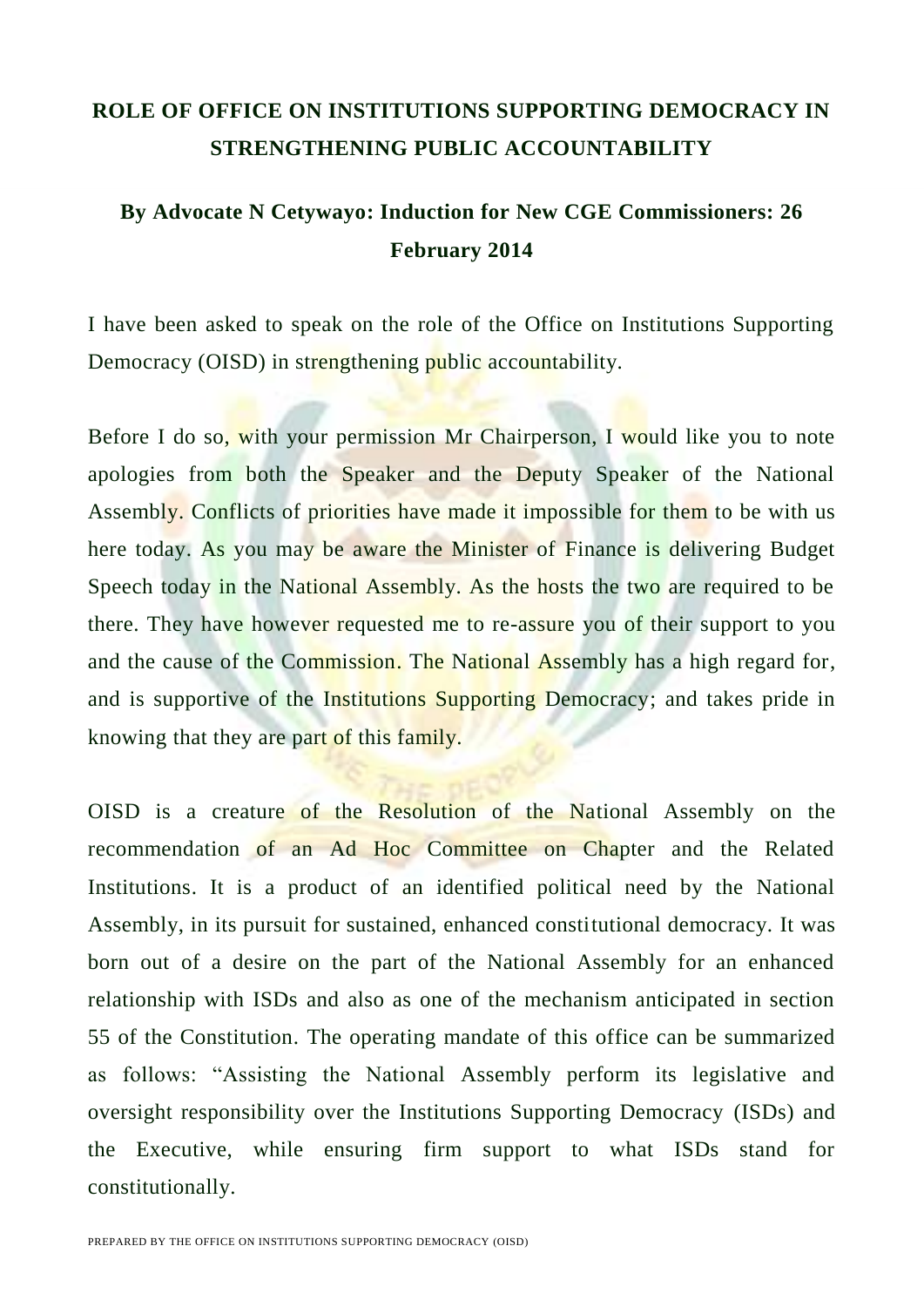Core to our constitutional democracy (that you are required to support) is the human rights culture (people first); more importantly the inherent right to dignity. Parliament must legislate to ensure that our constitutional democracy lives, therefore the enjoyment of this right and others in every respect. The Executive must develop policy and deliver services addressing these human rights in accordance with this legislation. The human right to dignity is protected if a person has a descent job by employment either self or employed and or whatever manner leveling playing fields to the right of access to economic activities. Currently government seeks to ensure realization of these rights by identifying priorities to deliver on:

- **Education**
- Health
- Rural Development
- Access to work
- Crime

CGE's complimentary oversight mandate in the context of this democracy is focused on gender equality. CGE compliments the National Assembly to fulfill its oversight constitutional obligation on the Executive and other state implementation agencies. Therefore in your planning (strategic and annual performance plans) to execute this mandate you also are expected to focus on these priorities.

Your Strategic Plans and Annual Performance Plans necessarily need to answer the question as to how you are going to assist the National Assembly oversee that these priorities are indeed delivered on in so far as they relate to gender issues.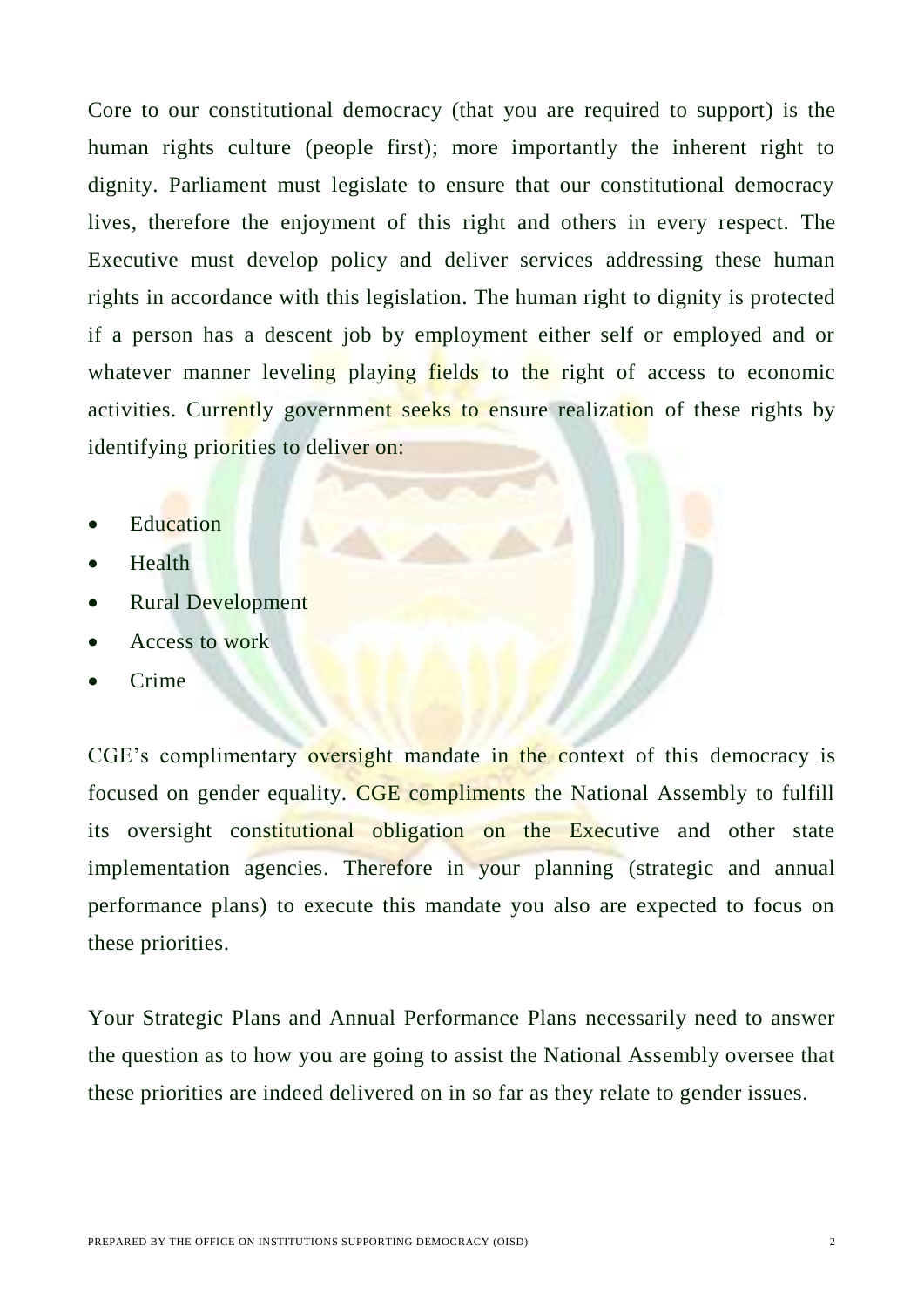As a practical link between you and National Assembly OISD analyses your plans, when you table them, and advise the Speaker and the Portfolio Committee that oversees you on whether they reflect these priorities. Because you are expected to cost your strategic plans, when you report on your performance, OISD will analyse whether you have performed according to your strategic plans and budget allocated to you and advise the Speaker and the Portfolio Committee. Our analysis will also include answering questions of whether the budget allocated, therefore resources at your disposal, are necessarily sufficient for you to perform optimally. By doing this OISD will be assisting the National Assembly to support you as is required by section 181(3) of the Constitution.

This is done mindful of the fact that the country's revenue collection as reflected by Minister of Finance is far from sufficient to meet the expenditure needs of the country. Prioritisation and re-prioritisation becomes a necessity exercise. Our role also includes assisting in ensuring that work that you submit does not fall in between the cracks due to the complexity of work done by all committees benefiting or affected your work.

OISD take very keen interest in facilitating proper capacitation of ISDs in terms of Human Capital. We have just done that successfully, driven by the constitutional dictate that you must at all times have no less than eight Commissioners to take valid decisions during your decision making processes. You have four new Commissioners and will be joined by four more sometime in June. We take keen interest in the well-being of this institution.

OISD therefore functions as a good conduit between Parliament and ISDs for a more involved and quality relationship. In summary OISD assists the NA & Portfolio Committees by: